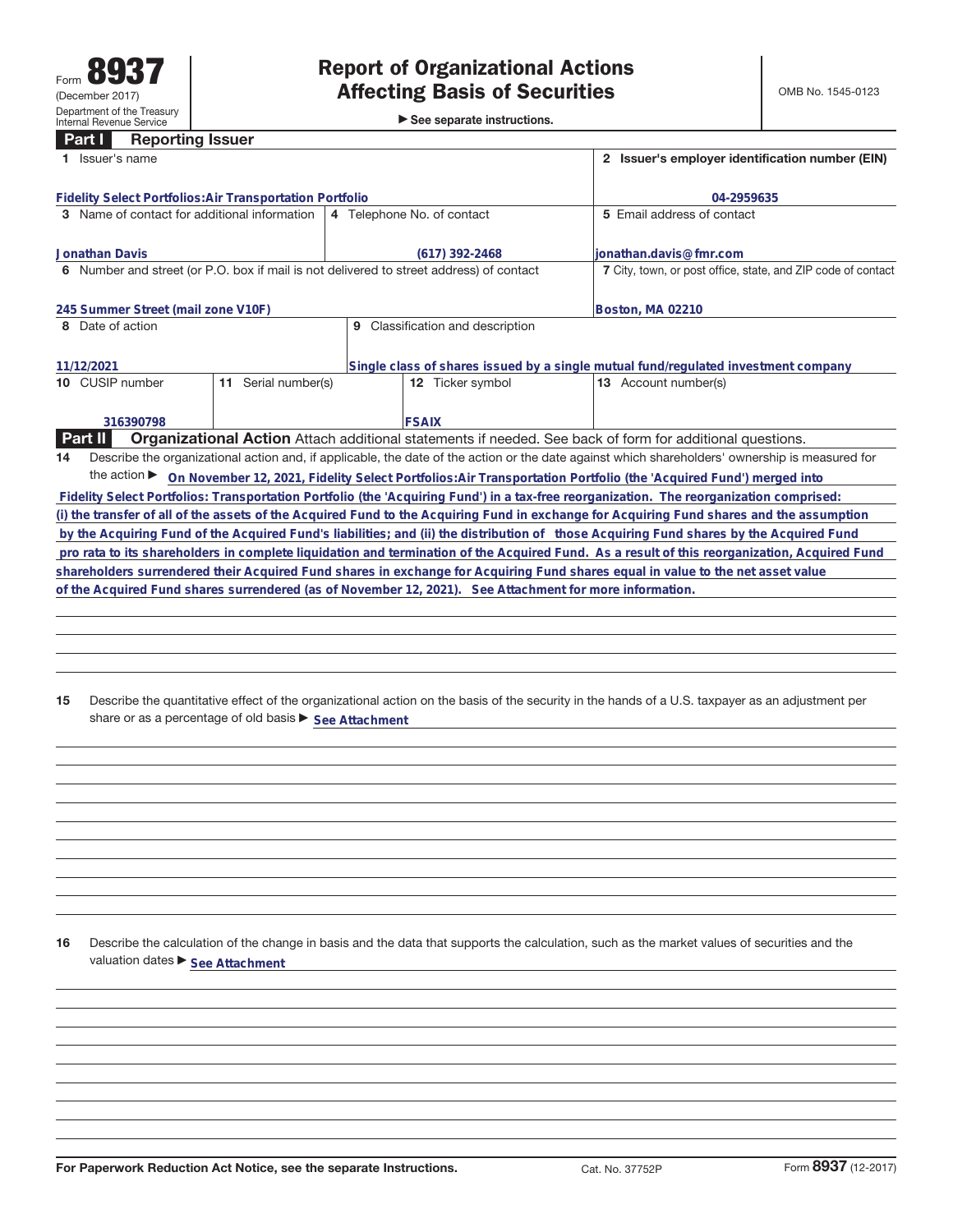| Form 8937 (12-2017) |                 |                                                                                                                                                              |                      |                             | Page 2                                |
|---------------------|-----------------|--------------------------------------------------------------------------------------------------------------------------------------------------------------|----------------------|-----------------------------|---------------------------------------|
| Part II             |                 | <b>Organizational Action (continued)</b>                                                                                                                     |                      |                             |                                       |
|                     |                 |                                                                                                                                                              |                      |                             |                                       |
| 17                  |                 | List the applicable Internal Revenue Code section(s) and subsection(s) upon which the tax treatment is based ▶<br>IRC sections 368(a), 354(a) and 358(a).    |                      |                             |                                       |
|                     |                 | Treas. Reg. section 1.358-2                                                                                                                                  |                      |                             |                                       |
|                     |                 |                                                                                                                                                              |                      |                             |                                       |
|                     |                 |                                                                                                                                                              |                      |                             |                                       |
|                     |                 |                                                                                                                                                              |                      |                             |                                       |
|                     |                 |                                                                                                                                                              |                      |                             |                                       |
|                     |                 |                                                                                                                                                              |                      |                             |                                       |
|                     |                 |                                                                                                                                                              |                      |                             |                                       |
|                     |                 |                                                                                                                                                              |                      |                             |                                       |
|                     |                 |                                                                                                                                                              |                      |                             |                                       |
|                     |                 |                                                                                                                                                              |                      |                             |                                       |
|                     |                 |                                                                                                                                                              |                      |                             |                                       |
|                     |                 |                                                                                                                                                              |                      |                             |                                       |
|                     |                 |                                                                                                                                                              |                      |                             |                                       |
| 18                  |                 | Can any resulting loss be recognized? ► No loss can be recognized as a result of this event.                                                                 |                      |                             |                                       |
|                     |                 |                                                                                                                                                              |                      |                             |                                       |
|                     |                 |                                                                                                                                                              |                      |                             |                                       |
|                     |                 |                                                                                                                                                              |                      |                             |                                       |
|                     |                 |                                                                                                                                                              |                      |                             |                                       |
|                     |                 |                                                                                                                                                              |                      |                             |                                       |
|                     |                 |                                                                                                                                                              |                      |                             |                                       |
|                     |                 |                                                                                                                                                              |                      |                             |                                       |
|                     |                 |                                                                                                                                                              |                      |                             |                                       |
|                     |                 |                                                                                                                                                              |                      |                             |                                       |
|                     |                 |                                                                                                                                                              |                      |                             |                                       |
|                     |                 |                                                                                                                                                              |                      |                             |                                       |
|                     |                 |                                                                                                                                                              |                      |                             |                                       |
|                     |                 |                                                                                                                                                              |                      |                             |                                       |
| 19                  |                 | Provide any other information necessary to implement the adjustment, such as the reportable tax year ▶ None                                                  |                      |                             |                                       |
|                     |                 |                                                                                                                                                              |                      |                             |                                       |
|                     |                 |                                                                                                                                                              |                      |                             |                                       |
|                     |                 |                                                                                                                                                              |                      |                             |                                       |
|                     |                 |                                                                                                                                                              |                      |                             |                                       |
|                     |                 |                                                                                                                                                              |                      |                             |                                       |
|                     |                 |                                                                                                                                                              |                      |                             |                                       |
|                     |                 |                                                                                                                                                              |                      |                             |                                       |
|                     |                 |                                                                                                                                                              |                      |                             |                                       |
|                     |                 |                                                                                                                                                              |                      |                             |                                       |
|                     |                 |                                                                                                                                                              |                      |                             |                                       |
|                     |                 |                                                                                                                                                              |                      |                             |                                       |
|                     |                 |                                                                                                                                                              |                      |                             |                                       |
|                     |                 | Under penalties of perjury, I declare that I have examined this return, including accompanying schedules and statements, and to the best of my knowledge and |                      |                             |                                       |
|                     |                 | belief, it is true, correct, and complete. Declaration of preparer (other than officer) is based on all information of which preparer has any knowledge.     |                      |                             |                                       |
| <b>Sign</b>         |                 |                                                                                                                                                              |                      |                             |                                       |
| <b>Here</b>         |                 | Signature $\blacktriangleright$                                                                                                                              |                      | Date $\blacktriangleright$  | 2/8/2022                              |
|                     |                 |                                                                                                                                                              |                      |                             |                                       |
|                     |                 | Print your name ▶ Jonathan Davis                                                                                                                             |                      | Title $\blacktriangleright$ | <b>Assistant Treasurer</b>            |
| <b>Paid</b>         |                 | Print/Type preparer's name                                                                                                                                   | Preparer's signature | Date                        | <b>PTIN</b><br>Check $\vert \vert$ if |
|                     | <b>Preparer</b> |                                                                                                                                                              |                      |                             | self-employed                         |
| <b>Use Only</b>     |                 | Firm's name<br>▶                                                                                                                                             |                      |                             | Firm's EIN ▶                          |
|                     |                 | Firm's address ▶                                                                                                                                             |                      |                             | Phone no.                             |

Send Form 8937 (including accompanying statements) to: Department of the Treasury, Internal Revenue Service, Ogden, UT 84201-0054